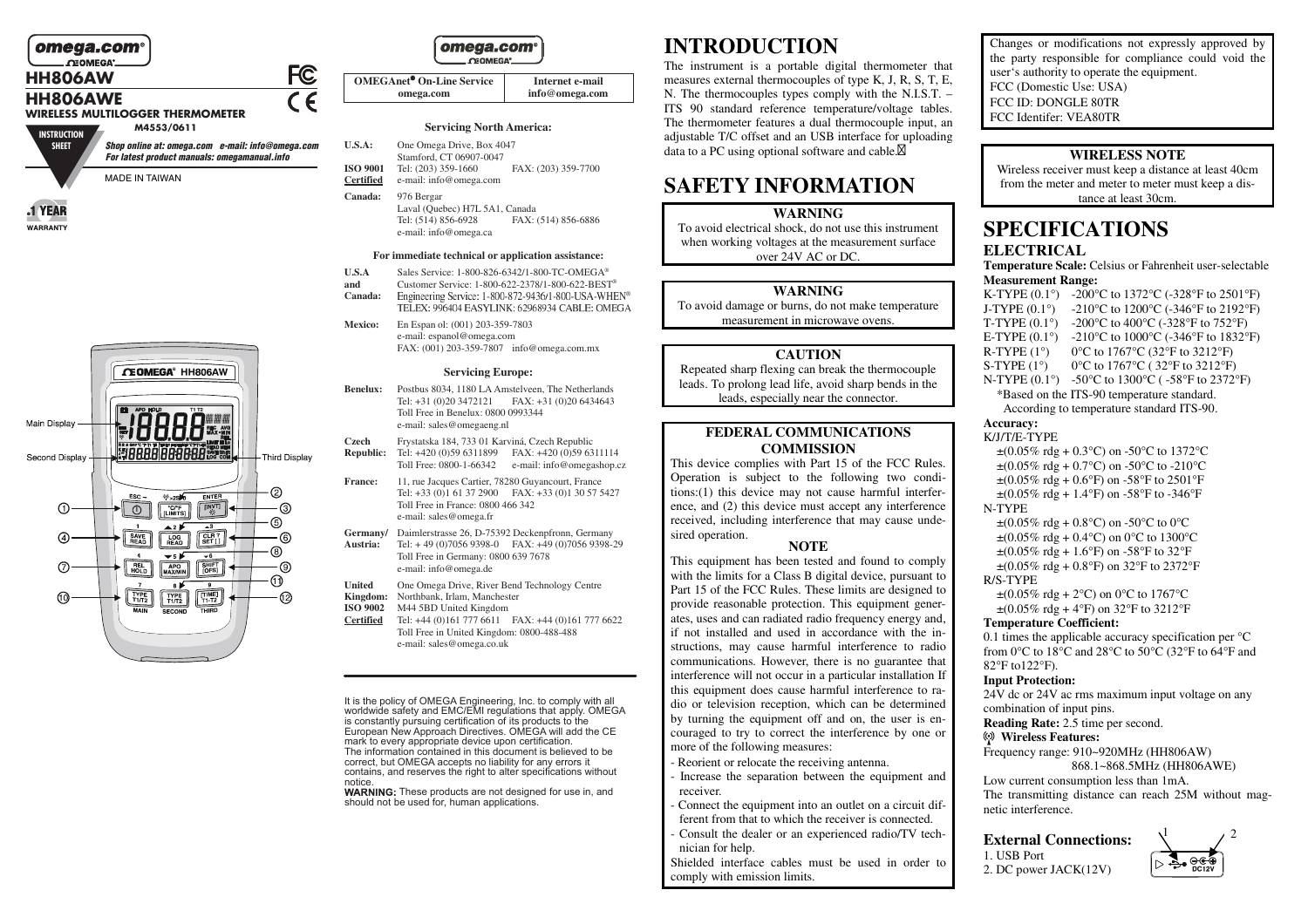# **ENVIRONMENTAL**

 **Ambient Operating Ranges:** 0 $^{\circ}$ C to 50 $^{\circ}$ C (32 $^{\circ}$ F to 122 $^{\circ}$ F) <80% R.H. **Storage Temperature:** -20 $^{\circ}$ C to 60 $^{\circ}$ C (-4 $^{\circ}$ F to 140 $^{\circ}$ F) <70% R.H.

# **GENERAL**

#### **Display:**

 There are three display areas on the HH806 series LCD (liquid crystal display). The Main and Second displays are 4 ½ digits with a maximum reading of 19999. These are used for displaying the value of T1 or T2. The Third display is for the date, time, or the differential value of T1 to T2.

 **Overload:** "----.-" or "OL" is display. **Battery:** 1.5V x 4 PCS (SIZE AAA) UM-4 R03. **Battery Life:** 120 hours typical with carbon zinc battery. **Dimensions:** 160mm(H) x 83mm(W) x 38mm(D). **Weight:** Approx. 365g including batteries.

# **Supplied Thermocouple:**

 1 meter (40") type K insulated beaded wire thermocouple. Maximum insulation temperature is 482°C (900°F). Thermocouple accuracy is  $\pm 1.1^{\circ}\text{C}$  or 0.4% of reading (whichever is greater) from 0°C to 1250°C.

# **OPERATING INSTRUCTIONS1. OPERATIONAL MODE**

 There are three operation modes-Normal, Shift, and Setup Mode.

### **NORMAL MODE:**

 This is the default mode, the operating functions for the normal mode are printed on the top of each button in white.

### **SHIFT MODE:**

 The operating functions for the shift mode are printed in gray on the buttons. While in the normal mode, press the SHIFT button to switch to shift mode. At the lower-right corner of the display, the word "Shift" is displayed to indicate shift mode. To switch back tonormal mode, press the SHIFT button again.

### **SETUP MODE:**

Press the set[ ] button in normal mode to switch to setup mode, the indicator "SET" is shown on the left side of the display. To switch back to normal mode,press SET[ ] button.

### **WIRELESS MODE:**

Press the " $\binom{[n]}{k}$ " key for more than two seconds to start wireless function. Press the "<sup>"</sup><sup>"</sup>" key again for another two seconds to stop wireless function. The wireless mode will shut down if there is no wireless signal for two minutes.

 To SET CH/ID to 00,00, by pressing "T1-T2" key and "(I)" power key for more than 6 seconds with the meter powered down. The meter will set channel and ID to 00,00 status. The second display will show 00, which means that the channel and ID has been set to00.

## **To check the channel and ID of the meter:**

When the meter is off press " $\frac{C^{\prime}F}{[LIMITS]}$ " key and " $\bigcup$ " for 5 seconds, LCD's main display will show channel number, the second display will show ID number.

## **2. NORMAL MODE**

 The following functions can only be used in the normal mode.

# **(1) " " Power Button**

The " $\bigcup$ " button turns the thermometer on or off. When the meter is in MAX/MIN record mode, the power off function is disabled.

### **(2) "[LIMITS]" Button (only Main display)**

 The limits function will alert the user when a meas urement exceeds a specified limit. To set the limit values, refer to limits function in the setup mode. Press the [LIMITS] button to activate the limits function; the word "LIMIT" should be displayed on the LCD. When the value of the main display exceeds the Hi limit, the word "Hi" will be displayed and the ther mometer will beep in a pulsed tone. If the value of the main display is lower then the Lo limit, the word "Lo" will be displayed and the thermometer will beep in a continuous tone. To exit the limits function, press the [LIMITS] button.

# **(3) " " Button**

The backlight function is represented by this button " $\varphi$ ". Pressing the button will turn on or off the LCD backlight. The backlight will turn off automatically after.

### **(4) "SAVE/READ" Button**

 The read data function works in conjunction with the save function in the shift mode, it is used for reading saved data. The save function can be activated in shift mode. Press the SAVE/READ button to read saved data; the word "READ" should be displayed on the LCD. To navigate around the save data table, press the overlay "SECOND" button until the "#" sign is displayed on the second display. The location of the read pointer within the saved data table will be displayed. The arrow buttons on the overlay are used for scrolling through the saved data. Press the smaller arrows " $\triangle$ " or " $\blacktriangledown$ " to step through the data one at a time. Press the larger arrows " $\blacktriangle$ " or " $\blacktriangledown$ " to step through the data ten at a time. Pressing the overlay "ESC" button deactivates the read data function.

### **(5) "LOG/READ" Button**

 The read log function works in conjunction with the log function. It is used for reading logged data. The log function can be activated in the shift mode. Press the LOG/READ button to activate the log read function; the word "READ" is displayed on the LCD. Press the overlay SECOND button to rotate through following display menus: T1, T2, GRP, and #. T1 and T2: Displays the T1 or T2 saved data. GRP: Displays the current group number. #: Displays the current location of the read pointer within a selected group. The arrow buttons on the overlay are used for scrolling through the data and groups. Press the smaller arrows " $\triangle$ " or

"" to step through the logged data or groups one at a time. Press the larger arrows " $\triangle$ " or " $\blacktriangledown$ " to step through the data or groups ten at a time. To navigate the logged data and groups, press the overlay SECOND button until GRP appears in the second display panel. Then select the group using the arrows.Press the SECOND button again until the "#" sign is displayed. The location of the read pointer in the selected group will be displayed. Use the arrows to scroll through the data. Pressing the overlay "ESC"button deactivates the read data function.

### **(7) HOLD Mode (only Main display)**

 When HOLD mode is selected, the thermometer holds the present readings and stops all further measurements. To activate the data hold mode, press the HOLD button, and "HOLD" is displayed on the LCD. Pressing the HOLD button again cancels the function, and the instrument will automatically resume measurements.

### **(8) MIN/MAX with Time record Mode (only Main display)**

 The MIN/MAX function records the highest and lowest value recorded, and it calculates the average reading, and the differences of MAX to MIN. Press MIN/MAX button to enter the MIN/MAX recording mode. The beeper emits a tone when a new minimum or maximum measurement is recorded. Press the MIN/MAX button again to rotate through the current readings: MAX: The highest measurement recorded. MIN: The lowest measurement recorded. MAX-MIN: The difference of the highest and the lowest measurement. AVG: The average values of the measurements. This mode works in conjunction with the hold function, pressing the HOLD button will stop the recording and measurements (Previously recorded readings are not erased). Press HOLD button again to resume recording and measurements. To prevent accidental loss of MIN, MAX and AVG data, the MIN/MAX function can only be cancelled by pressing and holding down the MIN MAX key for more then 2 seconds. The automatic power-off feature, and the power, °C/°F, REL, SET, Hi/Lo Limits, TYPE, T1/T2 buttons are also disabled.

## **(10) "T1/T2" Button (Main display)**

 The input selection button [T1/T2] selects the input for the main display, T1 thermocouple or T2 thermocouple. Press the T1/T2 button to switch between the two inputs. When meter is turned on, it is set to the display that was last in use.

# **(11) "T1/T2" Button (Second display)**

 The input selection button [T1/T2] selects the input for the second display, T1 thermocouple or T2 thermocouple. Press the T1/T2 button to switch between the two inputs. When meter is turned on, it is set to the display that was last in use.

### **(12) "T1-T2/TIME" Button (Third display)**

 The input selection button [T1-T2] selects the system time and date, or the differential between the two thermocouples (T1-T2) for the third display. Press the T1-T2 button to switch the display options. When me-

to it is set to the display that was last in<br>
y<br>
y<br>
y<br>
sus.<br>
<br>
The following functions can only be used in the shift<br>
y<br>
7<br>
3. SHIIFT MODE<br>
2<br>
(2) were/PF Button to select the temperature scale.<br>
Press the <sup>o</sup>C/F Putton to